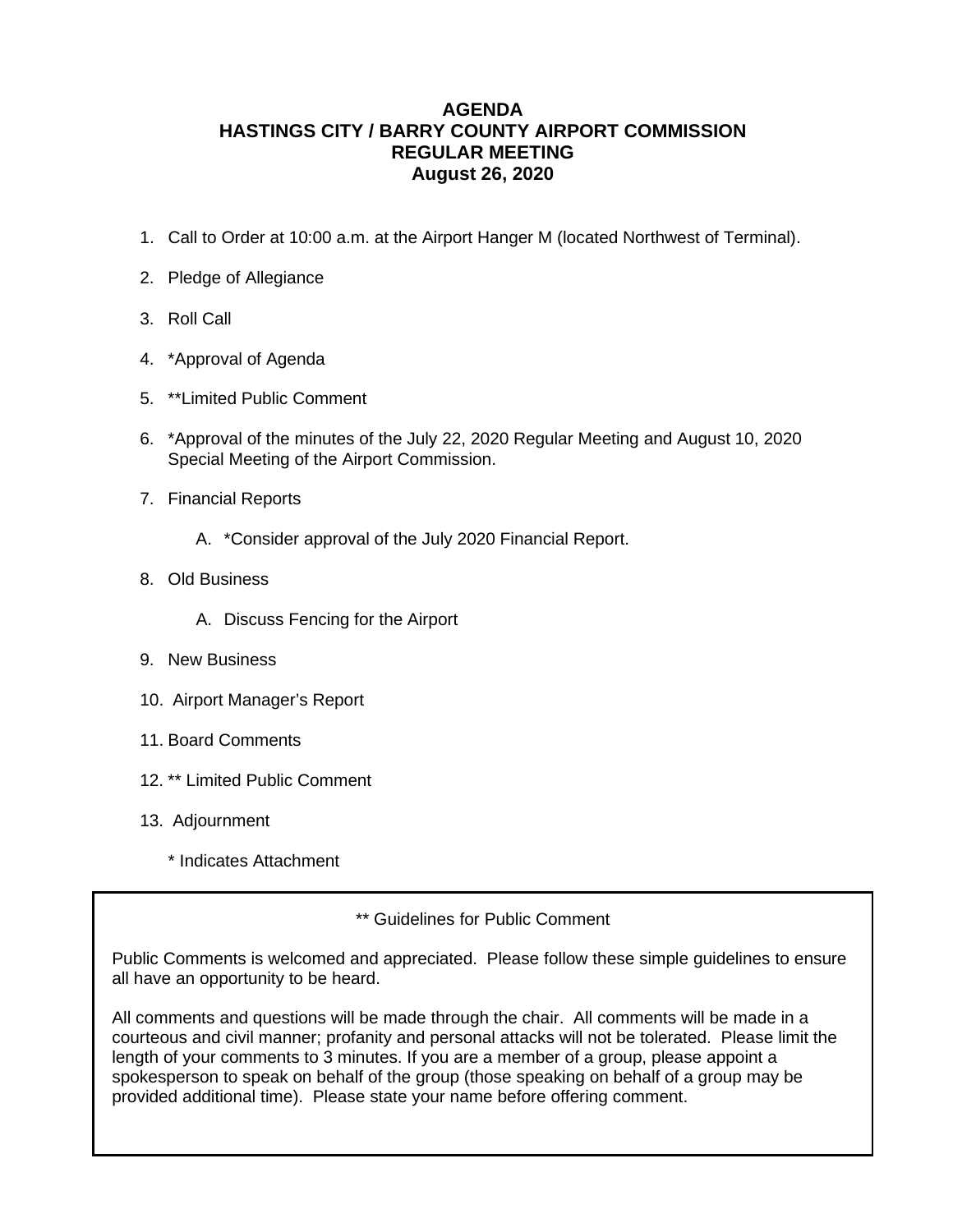# **Hastings City / Barry County Airport Commission Draft Meeting Minutes July 22, 2020**

- 1. **Call to Order.** The meeting was called to order by Chairperson Holley at 10:00 a.m. in Hanger M
- 2. **Pledge of Allegiance.** Holley led those present in the recitation of the Pledge of Allegiance.
- 3. **Roll Call.** Roll was taken. Present: Smelker, Conner, Bowers, Tossava, and Holley. Absent: None.
- 4. **Approval of Agenda.** Holley asked for any additions or amendments to the agenda. Noteboom requested a closed session under MCL 15.268(h) be added to discuss material exempt from discussion or disclosure.

Motion by Tossava, second by Conner to approve the agenda with addition for today's meeting as presented.

In favor: Conner, Smelker, Bowers, Tossava, and Holley. Opposed: None.

Motion carried.

- 5. **Limited Public Comment.** None forwarded.
- 6. **Approval of Minutes.** Holley asked for comments regarding the draft minutes of the June 24, 2020 regular meeting of the Airport Commission.

Motion by Conner, second by Smelker to approve the minutes of the June 24, 2020 regular meeting of the Airport Commission.

In favor: Conner, Smelker, Bowers, Tossava, and Holley. Opposed: None.

Motion carried.

7. **Financial Reports.** Holley introduced discussion regarding the June 2020 Airport Fund financial report.

> Michael Brown summarized, will follow up because did not contain correct detail report for the month of June.

Motion by Smelker, second by CTossava to accept and place on file the financial report for June 2020.

In favor: Conner, Smelker, Bowers, Tossava, and Holley. Opposed: None.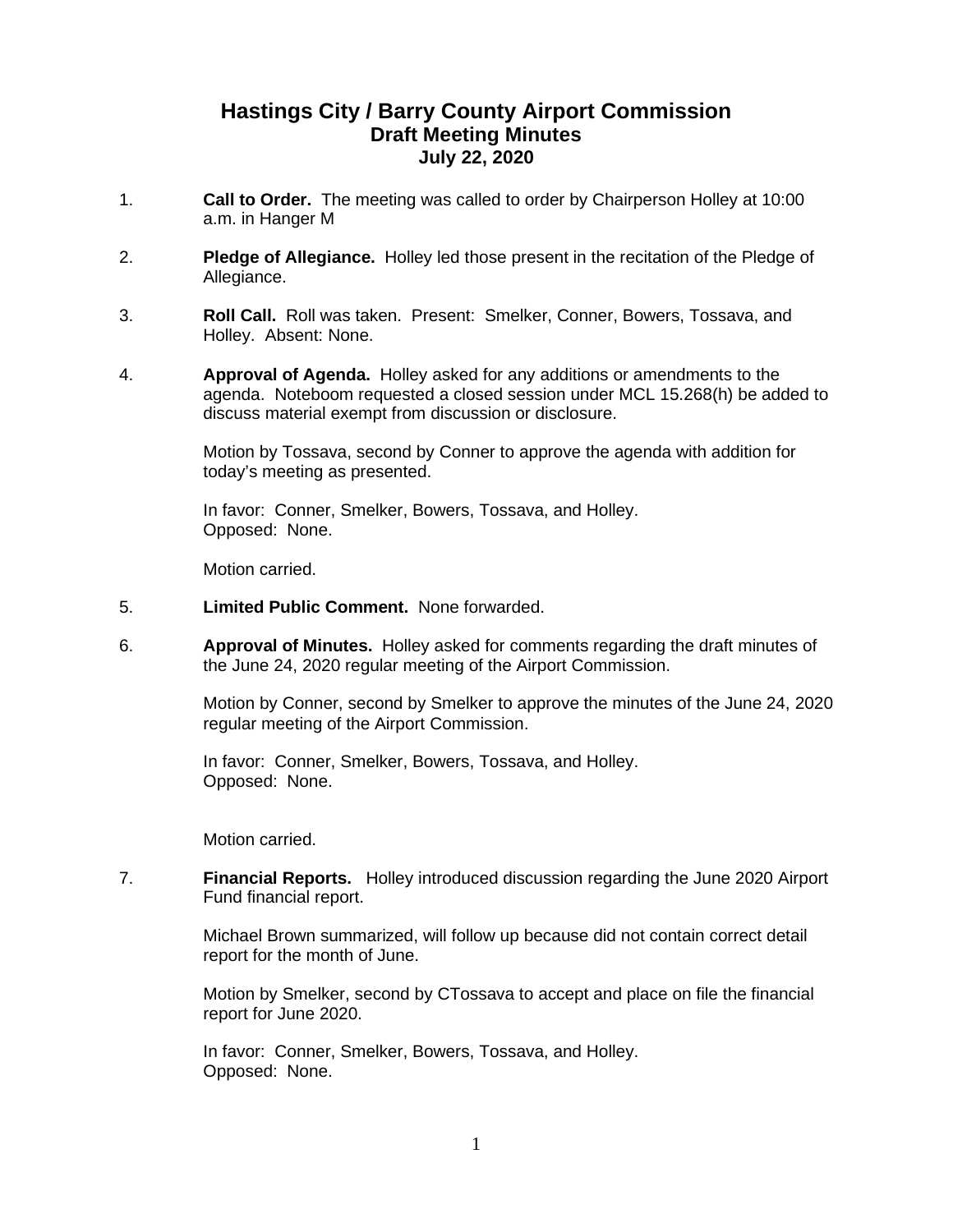Motion carried.

#### 8. **Closed Session.**

Motion by Tossava, second by Bowers, to enter into closed session under MCL 15.268(h) at 10:03am.

In favor: Conner, Smelker, Bowers, Tossava, and Holley. Opposed: None.

Motion carried.

Returned to open session at 10:39am.

#### 9. **Old Business.**

A. Holley introduced Lease for Affordable Metals.

Motion by Bowers, support by Tossava, to keep with current agreement until deployment of the owner of Affordable Metals and then allow 18 months upon return.

In favor: Conner, Smelker, Bowers, Tossava, and Holley. Opposed: None

Motion carried.

B. Holley introduced discussion on fencing for the Airport.

Noteboom presented one quote, but still waiting for engineering. Recommended putting fencing into 5-year plan and complete next year with grant money.

Smelker stated that the fence needs to be completed for safety.

Conner asked about the current 5-year plan. Noteboom stated that the next planned project was new gates and fencing by the terminal. Proposed project would replace. Engineering is already working on quote.

Smelker stated okay with putting on 5-year plan.

Conner asked if the fence will meet DNR requirements. Noteboom noted that this is the same fence used at other airports so meets MDOT and FAA regulations.

Noteboom will work to get a letter stating that the Airport will be reimbursed.

Motion by Tossava, second by Smelker, to move ahead with the fence quote and try to get guarantee of reimbursement.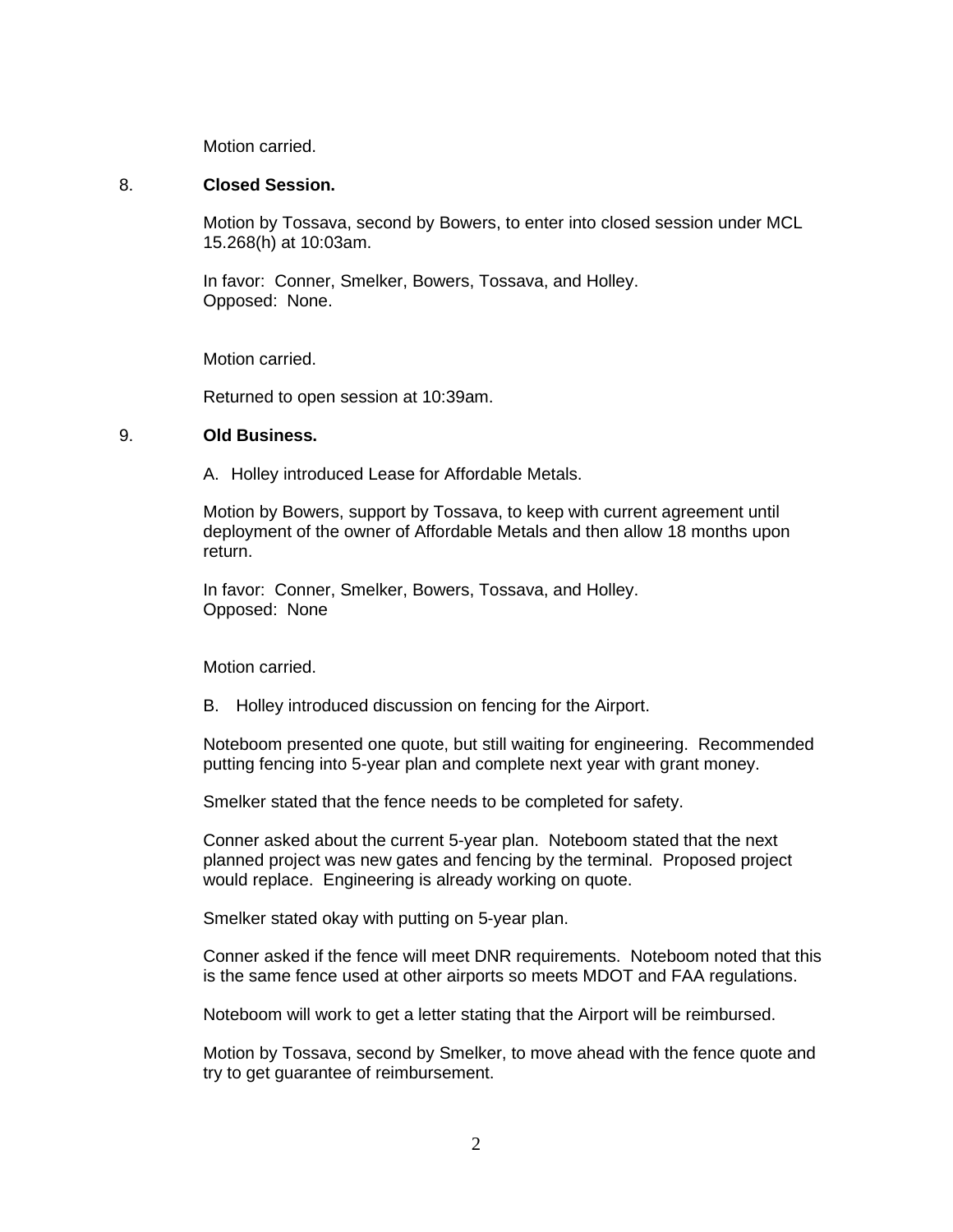In favor: Conner, Smelker, Bowers, Tossava, and Holley. Opposed:

Motion carried.

- 10. **New Business**. Holley noted no new business.
- 11. **Airport Manager's Report.** Holley introduced discussion regarding the Airport Manger's Report. Noteboom presented and explained the Airport Manager's report.
- 12. **Board Comments.** Holley asked for additional comments from the Airport Commission.

Smelker wants to discuss fund balance and set up an account for building maintenance. Especially ones that will be reverting to the Airport because some will be 30 years old. Noteboom stated that the buildings will be up to code before they revert.

- 13. **Limited Public Comment.** None forwarded.
- 14. **Adjournment.** Motion by Tossave, second by Smelker to adjourn at 11:02 a.m.

Motion carried.

Submitted by: Jerry Czarnecki, Administrative Secretary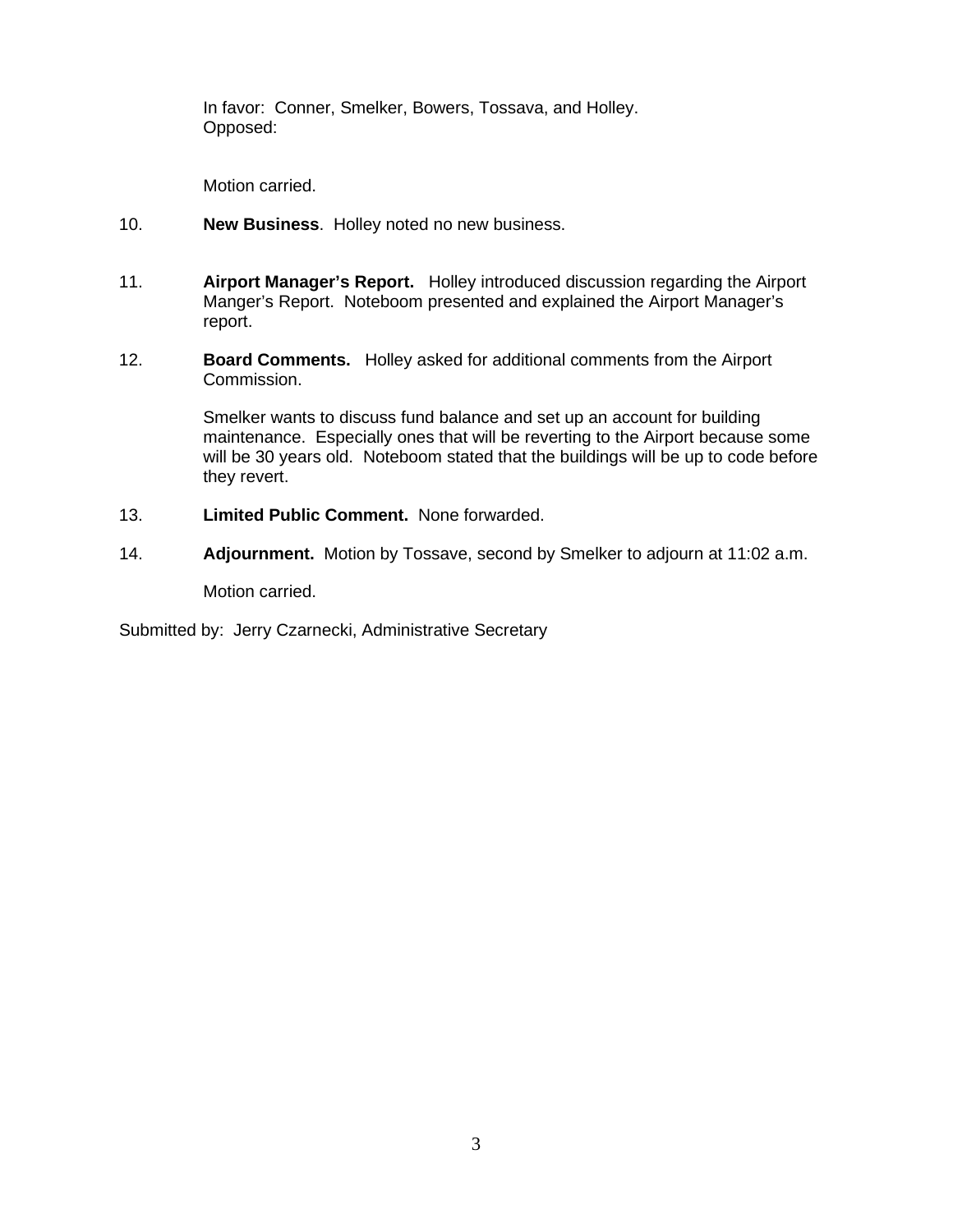# **Hastings City / Barry County Airport Commission Draft Meeting Minutes August 10, 2020 Special Meeting**

- 1. **Call to Order.** The meeting was called to order by Vice-Chair Bowers at 10:00 a.m. in Hanger M
- 2. **Pledge of Allegiance.** Bowers led those present in the recitation of the Pledge of Allegiance.
- 3. **Roll Call.** Roll was taken. Present: Smelker, Conner, Bowers, and Tossava. Absent: Holley.
- 4. **Approval of Agenda.** Bowers asked for any additions or amendments to the agenda. None forwarded.

Motion by Smelker, second by Tossava to approve the agenda for today's meeting as presented.

In favor: Conner, Smelker, Bowers, and Tossava. Opposed: None. Absent: Holley

Motion carried.

### 5. **New Business**.

A. Bowers introduced the request for approval of the contract for the tractor with MDOT. Noteboom noted the Airport will have to contribute \$3,077 toward the purchase. The reason for the special meeting was to approve this contract and update the resolution authorizing the Chair to sign contracts. Did not want to wait until the meeting at the end of the month.

Motion by Tossava, second by Smelker to approve the contract for the tractor with MDOT.

In favor: Conner, Smelker, Bowers, and Tossava.

Opposed: None.

Absent: Holley

Motion carried.

B. Bowers introduced the request for approval of resolution to authorize the chairperson to sign contracts on behalf of the Airport Commission.

Motion by Smelker, second by Conner to approve the resolution authorizing the chairperson to sign contracts.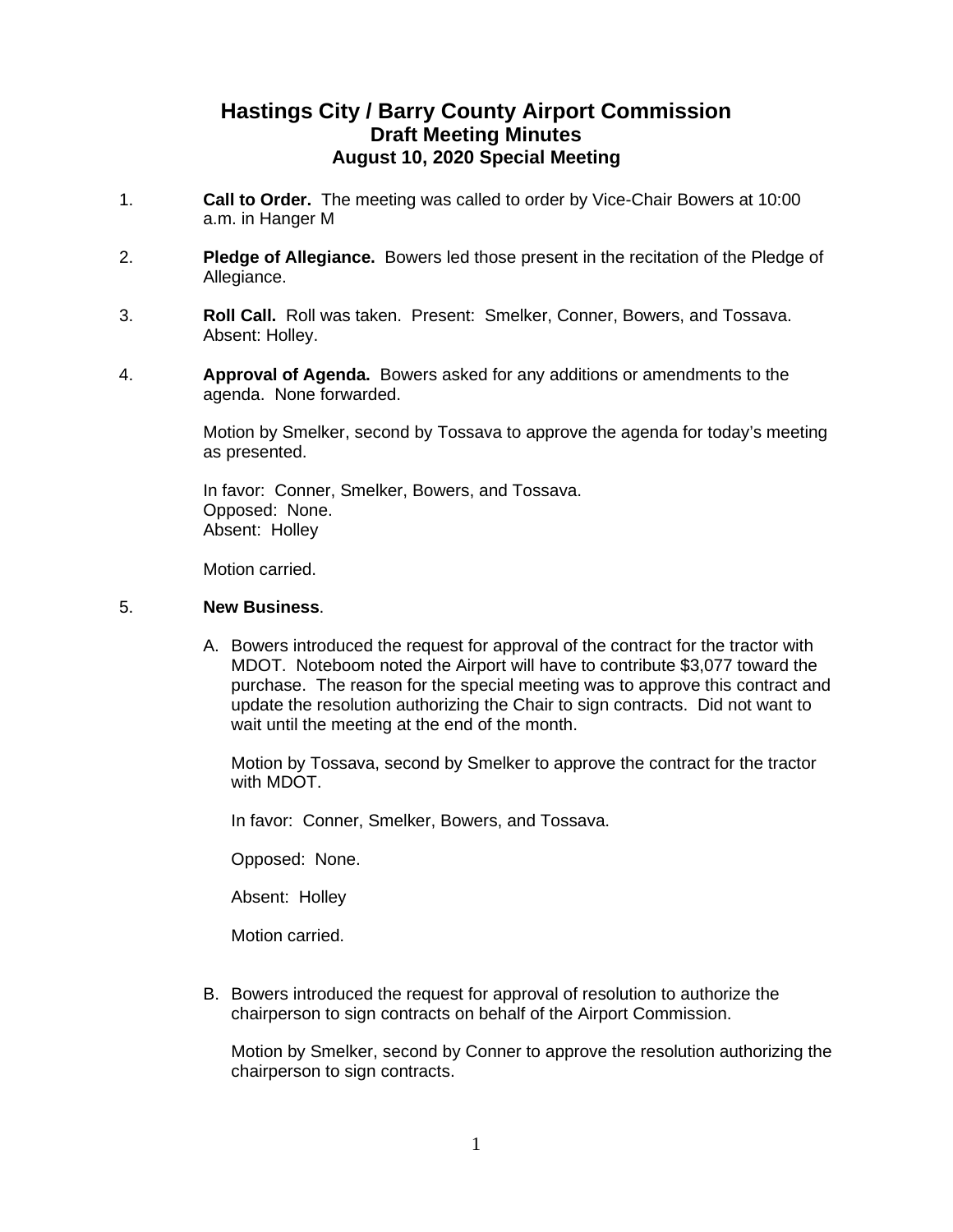In favor: Conner, Smelker, Bowers, and Tossava.

Opposed: None.

Absent: Holley

Motion carried.

- 6. **Board Comments.** Bowers asked for additional comments from the Airport Commission. None forwarded.
- 7. **Limited Public Comment.** None forwarded.
- 8. **Adjournment.** Motion by Tossave, second by Smelker to adjourn at 10:05 a.m.

Motion carried.

Submitted by: Jerry Czarnecki, Administrative Secretary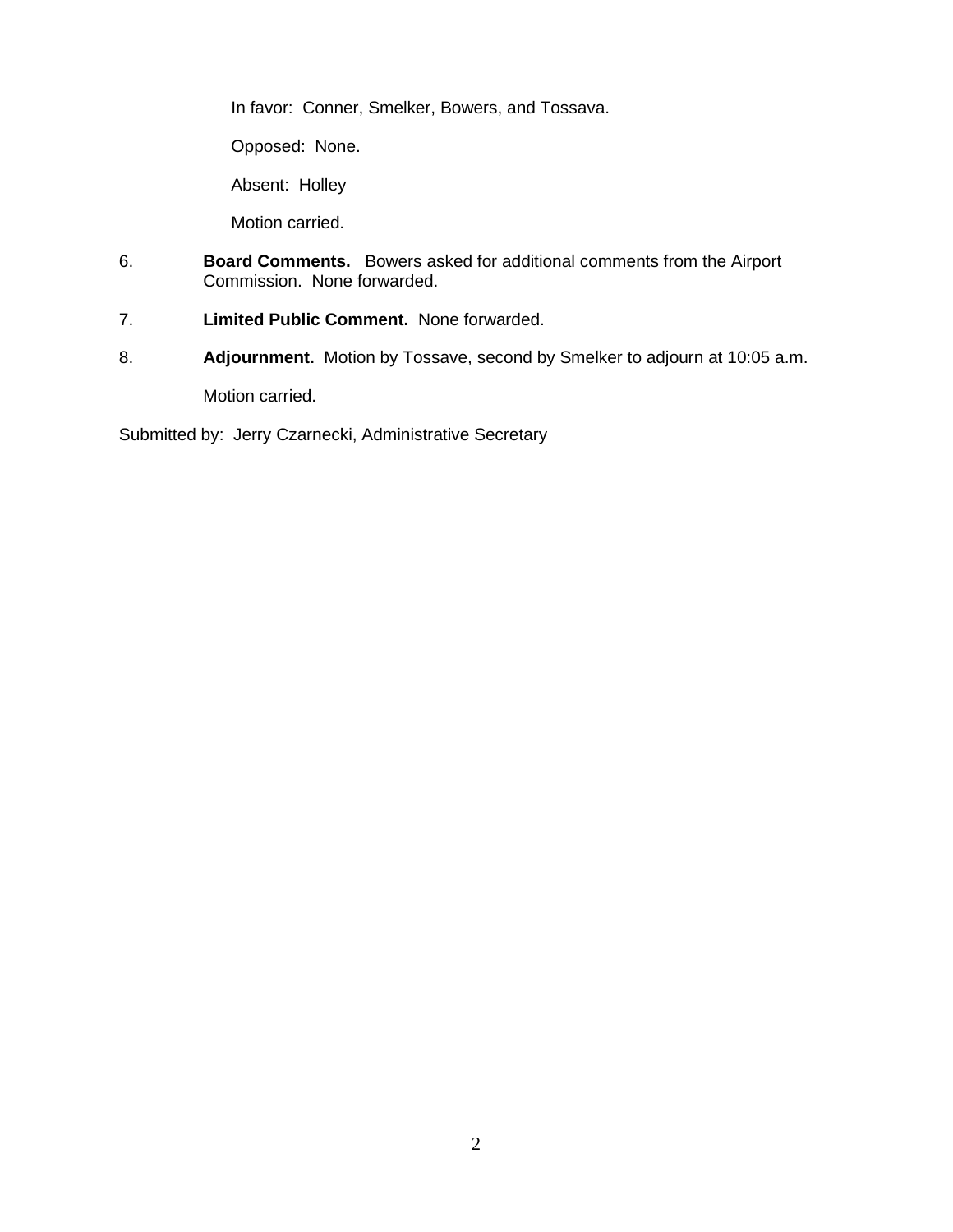revstat.rpt 8:24AM 08/18/2020 Periods: 7 through 7

# **Revenue Status Report**

**BARRY COUNTY** 7/1/2020 through 7/31/2020

295 **AIRPORT FUND** 

| <b>Account Number</b>    |                                                 | Adjusted<br><b>Estimate</b> | Revenues  | Year-to-date<br><b>Revenues</b> | <b>Balance</b> | <b>Prcf</b><br>Rcvd |
|--------------------------|-------------------------------------------------|-----------------------------|-----------|---------------------------------|----------------|---------------------|
| 000<br><b>DEPT</b>       |                                                 |                             |           |                                 |                |                     |
| 000-553-000              | STATE GRANT                                     | 0,00                        | 30,000.00 | 30,000.00                       | $-30,000.00$   | 0.00                |
|                          | 000-580-000 CONTRIBUTIONS FROM LOCAL UNITS CONT | 0.00                        | 0.00      | 0.00                            | 0.00           | 0.00                |
|                          | 000-608-000 HANGER RENT & TIE DOWN FEES         | 130,000.00                  | 15,156.90 | 96,619.20                       | 33,380.80      | 74.32               |
| 000-609-050 OTHER        |                                                 | 1,000.00                    | 0.00      | 0.00                            | 1,000.00       | 0.00                |
| 000-648-000 SALE OF GAS  |                                                 | 182,784.00                  | 15,919.63 | 74,889.03                       | 107,894.97     | 40.97               |
| 000-675-000 DONATIONS    |                                                 | 0.00                        | 0.00      | 0.00                            | 0.00           | 0.00                |
| 000-679-000 MISC REVENUE |                                                 | 3,500.00                    | 0.00      | 10.853.97                       | $-7,353.97$    | 310.11              |
|                          | 000-679-010 MISC REIMBURSEMENT                  | 0.00                        | 0.00      | 26.97                           | $-26.97$       | 0.00                |
|                          | <b>Total AIRPORT FUND</b>                       | 317,284.00                  | 61,076.53 | 212,389.17                      | 104,894.83     | 66.94               |
|                          | <b>Grand Total</b>                              | 317,284.00                  | 61,076.53 | 212.389.17                      | 104,894.83     | 66 94               |

 $\mathbf{1}$ 

Page:

 $\mathbf 1$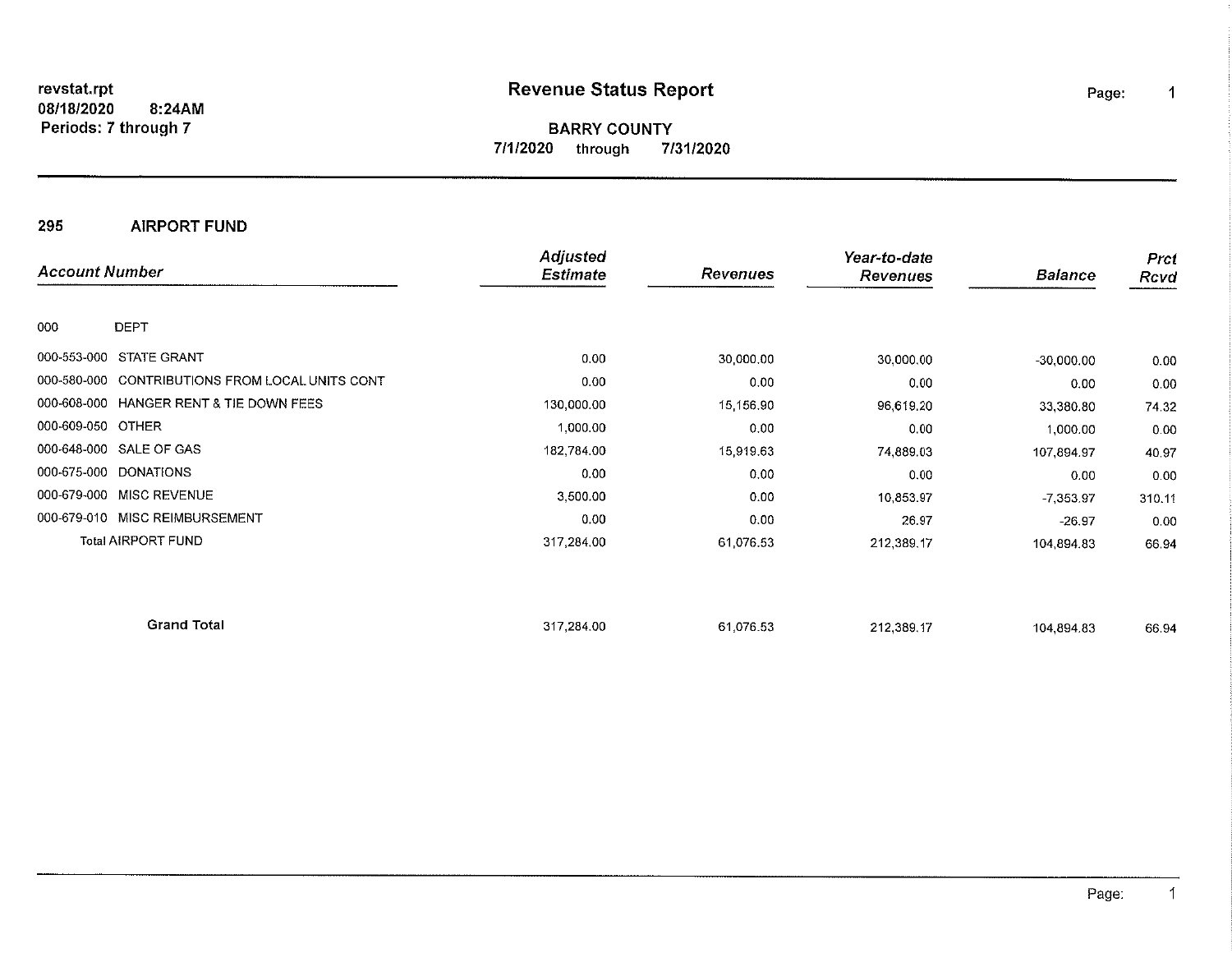expstat.rpt 08/18/2020 8:25AM Periods: 7 through 7

# **Expenditure Status Report**

Page:  $\mathbf 1$ 

#### **BARRY COUNTY** 7/1/2020 through 7/31/2020

295 **AIRPORT FUND** 

| <b>Account Number</b> |                                                  | Adjusted<br><b>Appropriation</b> | <b>Expenditures</b> | Year-to-date<br><b>Expenditures</b> | Year-to-date<br><b>Encumbrances</b> | Balance      | Prct<br>Used |
|-----------------------|--------------------------------------------------|----------------------------------|---------------------|-------------------------------------|-------------------------------------|--------------|--------------|
| 895                   | <b>AIRPORT</b>                                   |                                  |                     |                                     |                                     |              |              |
|                       | 895-708-000 CONTRACTUAL SALARIES                 | 79,000.00                        | 6,583.33            | 46,083.31                           | 0.00                                | 32,916.69    | 58.33        |
|                       | 895-727-000 OFFICE SUPPLIES                      | 550.00                           | 60.92               | 162.31                              | 0.00                                | 387.69       | 29.51        |
| 895-729-000 POSTAGE   |                                                  | 180.00                           | 0.00                | 165.00                              | 0.00                                | 15.00        | 91.67        |
| 895-734-000 SALES TAX |                                                  | 10,200.00                        | 727.90              | 2,291.12                            | 0.00                                | 7,908.88     | 22.46        |
| 895-745-000 GAS & OIL |                                                  | 300.00                           | 158.26              | 158.26                              | 0.00                                | 141.74       | 52.75        |
|                       | 895-748-000 OTHER SUPPLIES                       | 400.00                           | 0.00                | 259.00                              | 0.00                                | 141.00       | 64.75        |
|                       | 895-802-010 ARCHITECT/ENGINEERING FEES           | 0.00                             | 0.00                | 0.00                                | 0.00                                | 0.00         | 0.00         |
|                       | 895-806-000 LEGAL FEES                           | 500.00                           | 2,945.00            | 23,411.86                           | 0.00                                | $-22,911.86$ | 4,682.37     |
|                       | 895-807-000 DUES-SUBSCRIPTIONS                   | 50.00                            | 0.00                | 985.00                              | 0.00                                | $-935.00$    | 1,970.00     |
|                       | 895-808-000 CONTRACTUAL SERV/SNOW PLOWING        | 0.00                             | 0.00                | 0.00                                | 0.00                                | 0.00         | 0.00         |
|                       | 895-809-000 SERVICE CONTRACTS                    | 1,250.00                         | 0.00                | 0.00                                | 0.00                                | 1,250.00     | 0.00         |
|                       | 895-816-000 CONTRACTUAL SERVICES                 | 0.00                             | 0.00                | 0.00                                | 0.00                                | 0.00         | 0.00         |
|                       | 895-851-000 TELEPHONE & FAX                      | 1,680.00                         | 0.00                | 281,13                              | 0.00                                | 1,398.87     | 16.73        |
|                       | 895-910-000 INSURANCE                            | 6,600.00                         | 0.00                | 1.554.35                            | 0.00                                | 5,045.65     | 23.55        |
| 895-921-000 UTILITIES |                                                  | 10,000.00                        | 748.31              | 6,552.02                            | 0.00                                | 3,447.98     | 65.52        |
|                       | 895-925-000 TRASH PICKUP                         | 700.00                           | 50.00               | 350.00                              | 0.00                                | 350.00       | 50.00        |
|                       | 895-931-000 BUILDING REPAIRS & MAINTENANCE       | 2,500.00                         | 423.83              | 600.27                              | 0.00                                | 1,899.73     | 24.01        |
| 895-932-000           | <b>EQUIPMENT REPAIRS &amp; MAINT</b>             | 3,000.00                         | 0.00                | 2,229.84                            | 0.00                                | 770.16       | 74.33        |
| 895-960-000           | MISCELLANEOUS EXPENSES                           | 500.00                           | 0.00                | 162.41                              | 0.00                                | 337.59       | 32.48        |
| 895-960-100           | <b>BANK OR CREDIT CARD FEES</b>                  | 8,400.00                         | 419.47              | 1,945.67                            | 0.00                                | 6,454.33     | 23.16        |
|                       | 895-974-000 CAPITAL OUTLAY/LAND IMPROVEMENTS     | 3,500.00                         | 0.00                | 0.00                                | 0.00                                | 3,500.00     | 0.00         |
|                       | 895-975-000 CONSTRUCTION                         | 0.00                             | 0.00                | 0.00                                | 0.00                                | 0.00         | 0.00         |
|                       | 895-976-000 CAPITAL OUTLAY/5 YEAR MATCH          | 3,500.00                         | 0.00                | 0.00                                | 0.00                                | 3,500.00     | 0.00         |
|                       | 895-977-000 CAPITAL OUTLAY/MACHINERY & EQUIPMENT | 3,000.00                         | 0.00                | $-7,855.93$                         | 0.00                                | 10,855.93    | 261.86       |
|                       | 895-979-000 CAPITAL OUTLAY/YARD & BUILDING       | 7,000.00                         | 0.00                | 0.00                                | 0.00                                | 7,000.00     | 0.00         |
| 895-979-010 GAS TANK  |                                                  | 154,000.00                       | 0.00                | 67,696.41                           | 0.00                                | 86,303.59    | 43.96        |
|                       | 895-990-000 AIRPORT LOAN PAYMENT                 | 0.00                             | 0.00                | 0.00                                | 0.00                                | 0.00         | 0.00         |
|                       | <b>Total AIRPORT FUND</b>                        | 296,810.00                       | 12,117.02           | 147,032.03                          | 0.00                                | 149,777.97   | 49.54        |